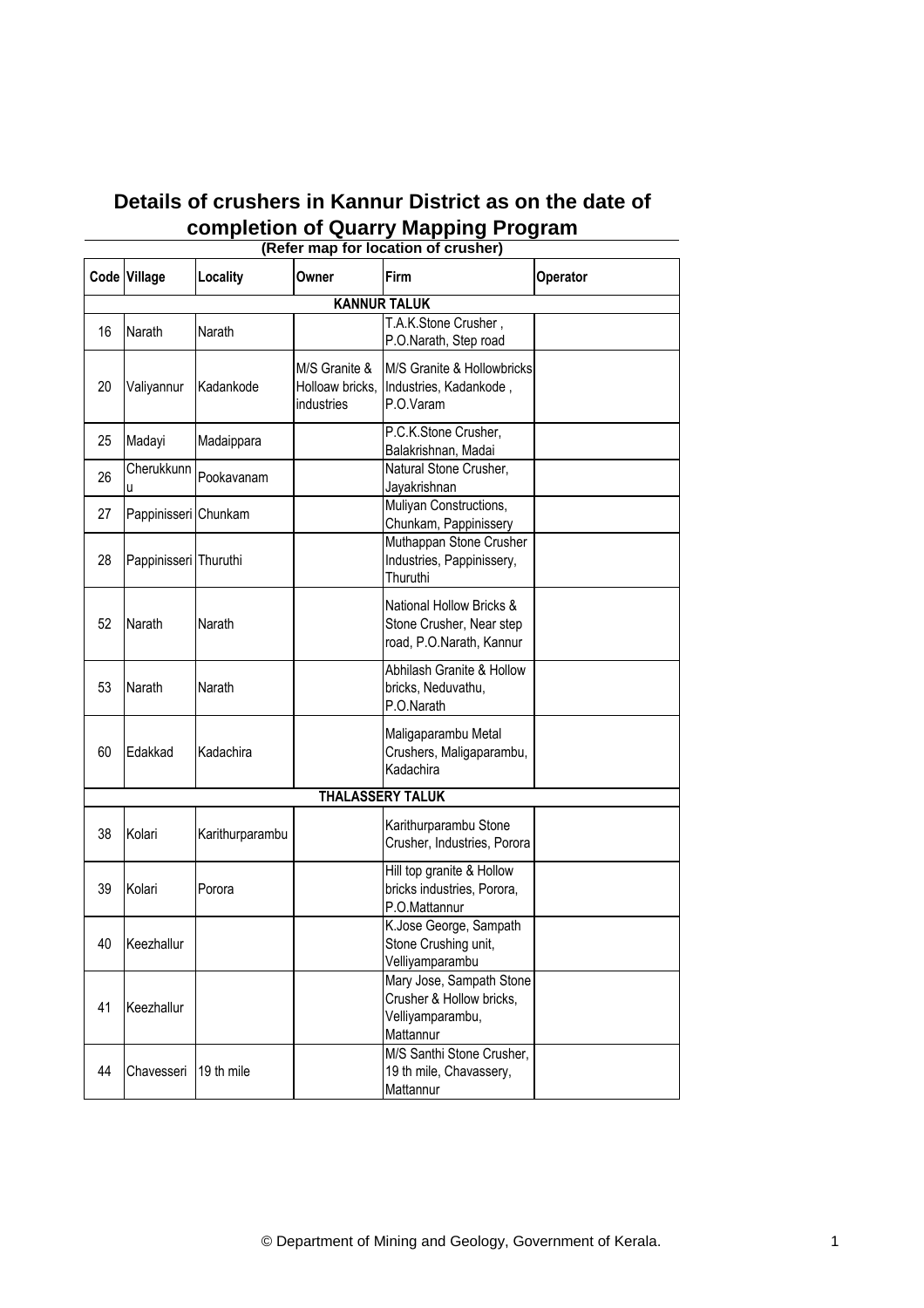|    | Code Village | Locality            | Owner | Firm                                                                                                                 | Operator |
|----|--------------|---------------------|-------|----------------------------------------------------------------------------------------------------------------------|----------|
| 45 | Chavesseri   | Parambil            |       | M/S Conical Hollow bricks<br>industries, Chavassery,<br>Mattannur<br>Jaya Metals,                                    |          |
| 46 | Keezhur      | Uliyil              |       | Choothuvepumpara                                                                                                     |          |
| 47 | Keezhallur   | Vellayamparamb<br>u |       | K.P.Sathar, Blue Diamond<br>Granite Industries,<br>Velliyamparambu                                                   |          |
| 48 | Keezhallur   | Vellay              |       | M/S Classic Stone Crusher<br>& Hollow Bricks Industries,<br>Vellayamparambu                                          |          |
| 49 | Koodali      | Vellaparambu        |       | C.Laxmanan, Uthara Stone<br>Crusher, Vellaparambu                                                                    |          |
| 50 | Keezhur      | Keezhurkunnu        |       | Fivestar Stone Crusher &<br>Hollow Bricks,<br>Keezhurkunnu, Keezhur<br>P.O.                                          |          |
| 51 | Keezhur      | Nagavalavu          |       | Three Star Stone Crusher<br>& Hollow bricks industries<br>,Nagavalavu, Mattannur                                     |          |
| 54 | Pattanoor    | Nayatupara          |       | Royal Stone Crusher,<br>Nayatupara, P.O.Pattannur                                                                    |          |
| 55 | Vellarvalli  | Vellarvalli         |       | V.K.Stone Crusher,<br>P.O.Vellarvalli, Peravoor                                                                      |          |
| 56 | Tholamba     | Tholambra           |       | M/S Vijay Stone Crusher &<br>Hollow bricks Industries,<br>P.O.Tholambra                                              |          |
| 57 | Aralam       | Nedumunda           |       | Binukuryan, St.George<br>Stone Crusher,<br>Kizhakkepadavathu                                                         |          |
| 58 | Aralam       | Randamkadavu        |       | Crusent Stone Crusher &<br>Hollow bricks, Vaniyapara,<br>Randamkadavu                                                |          |
| 59 | Kanichal     | 24 th mile          |       | New Bharath Stone<br><b>Crusher &amp; Hollow Bricks</b><br>Industries, 24 th mile,<br>Poolakutty P.O.,<br>Nedumpoyil |          |
| 61 | Kolayad      | Edayar              |       | M/S Malabar Construction<br>Materials, Edayar, Kannur                                                                |          |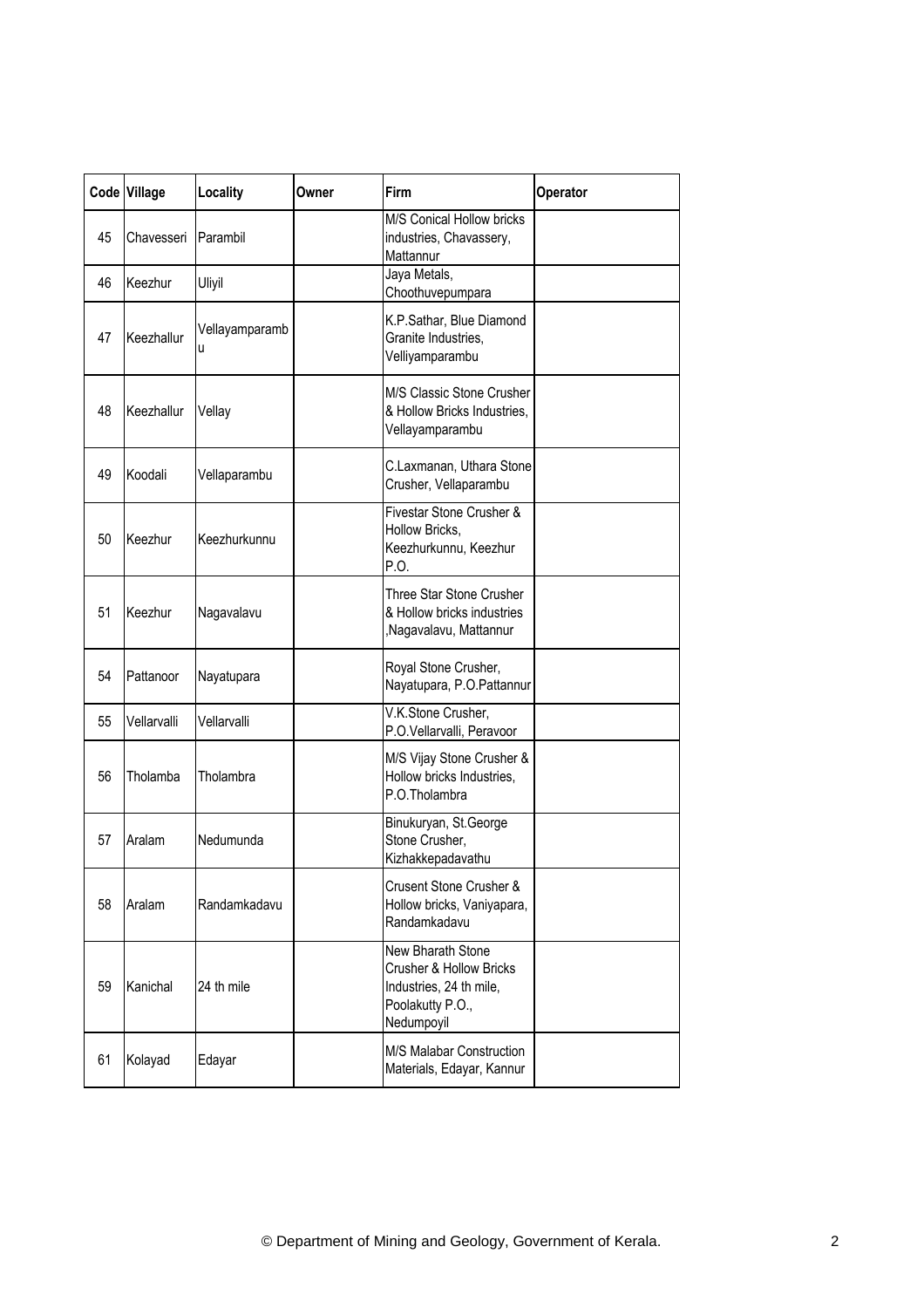|    | Code Village | Locality     | Owner | Firm                                                                                           | Operator |
|----|--------------|--------------|-------|------------------------------------------------------------------------------------------------|----------|
| 62 | Kolayad      | Edayar       |       | V.P.Prabhakaran, Holy<br>Granite & Bricks Pvt.Ltd,<br>Edayar, Kannavam P.O.,<br>Kannur         |          |
| 63 | Kolayad      | Edayar       |       | Modern Industries, Edayar,<br>Kannavam P.O.                                                    |          |
| 64 | Pattiam      | Chekkupara   |       | Black Stone Crusher,<br>Pattiam, Chekkupara,<br>P.O.Muthiyanga                                 |          |
| 65 | Triprangottu | Elikunnu     |       | Shakthi Stone Crusher,<br>Elikunnu,<br>P.O.Cheruparambu                                        |          |
| 66 | Triprangottu | Pathikal     |       | J.R.D.Granite Products,<br>Pathikal,<br>P.O.Narikodumala                                       |          |
| 67 | Triprangottu | Vazhamala    |       | Maria Constructions<br>Needs, Vazhamala,<br>Narikode P.O., Kannur                              |          |
| 68 | Kolavallur   |              |       | Paleri Ravi, Soorya Stone<br>Crusher & Hollow bricks,<br>Kalluvalappu,<br>P.O.Cheruparambu     |          |
| 69 | Kolavallur   | Poovathingal |       | T.C.Stone Crusher,<br>Poovathingal,<br>P.O.Cheruparambu                                        |          |
| 70 | Kolavallur   |              |       | Panoor Granite Industries,<br>Kolluvalappu,<br>P.O.Cheruvanchery                               |          |
| 71 | Kolavallur   |              |       | Noble Industries, Pannor,<br>P.O.Puthur                                                        |          |
| 72 | Peringathur  | Mekunnu      |       | T.Rajan, Kiran Granite<br>Industries, Mekunnu,<br>Kolayi P.O., Peringathur<br>(via)            |          |
| 73 | Chockli      | Mekunnu      |       | Koyenco Granite Crushing<br>Industries, P.O.Mekunnu                                            |          |
| 74 | Triprangottu | Kadavathur   |       | M/S Puthan purayil<br>Mammy, Kadavathur<br>Granite Industries,<br>P.O.Kadavathur               |          |
| 75 | Puthur       | Chendayad    |       | Sarada Stone Crusher,<br>Chendayad, Mavilery                                                   |          |
| 76 | Mokeri       | Valliyayi    |       | Kuniyil Industries,<br>Sajeevan, S/o Koran, Hill<br>Palace, kuniyil house,<br>P.O.Pathayakunnu |          |
| 78 | Pattanoor    | Nayatupara   |       | M.Divakaran, High rock<br>industries, Nayatupara,<br>P.O.Pattannur                             |          |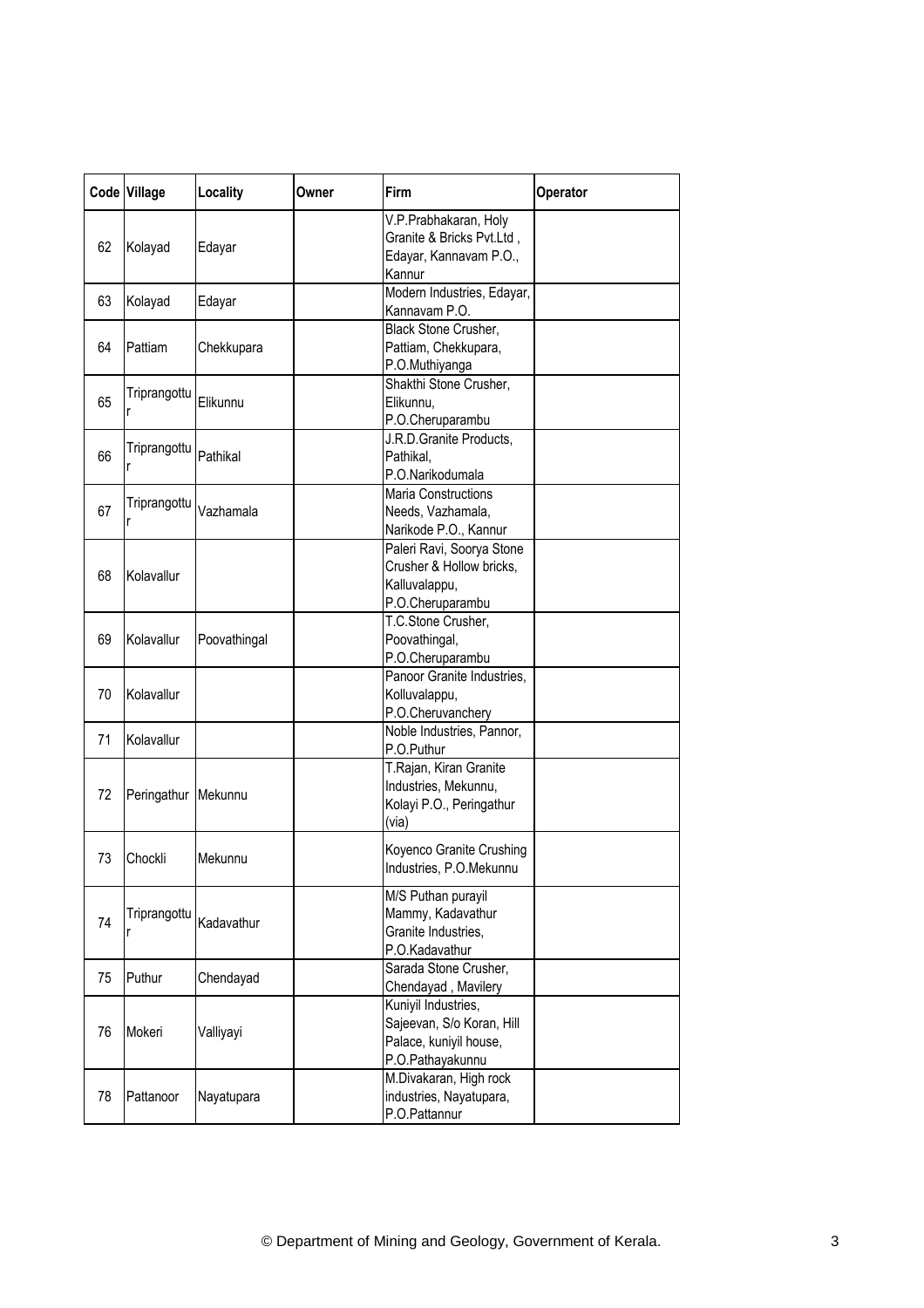|                | Code Village | Locality        | Owner                                                          | Firm                                                                                            | Operator                                               |
|----------------|--------------|-----------------|----------------------------------------------------------------|-------------------------------------------------------------------------------------------------|--------------------------------------------------------|
|                |              |                 |                                                                | <b>THALIPPARAMBA TALUK</b>                                                                      |                                                        |
| 1              | Nediyanga    | Nediyanga       | C.A.Muhamme<br>d Kunju,<br>V.P.Muhamme<br>d Haji,<br>Nediyanga | Nediyanga Stone crusher,<br>P.O.Nediyanga, Via.<br>Sreekandapuram,<br>Ph.230239, 230452         | C.A.Muhammed Kunju,<br>V.P.Muhammed Haji,<br>Nediyanga |
| 10             | Kooveni      | Chapparapadam   |                                                                | P.N.Sasikumar, Essar<br>Stone Industries,<br>Chapparapadam P.O.                                 |                                                        |
| 11             | Kuttiyeri    | Kanchirangad    |                                                                | C.K.Stone crusher,<br>Kanchirangad,<br>Thaliparambu                                             |                                                        |
| 12             | Kolacherry   | Padikunnu       |                                                                | P.Valsaraj, Mayyil granite<br>stone crusher industries,<br>Padikunnu, P.O.Kolachery             |                                                        |
| 13             | Kolacherry   |                 |                                                                | A.K.Rajagopalan,<br>A.K.R.Stone crusher,<br>Gopalan peedika                                     |                                                        |
| 14             | Kolacherry   | Kayaralam motta |                                                                | Fivestar Stone Crusher &<br>Holobricks                                                          | Fivestar Stone Crusher &<br>Holobricks                 |
| 15             | Kolacherry   | Kayaralam motta |                                                                | Madeena Stone Crusher &<br>Cement products<br>,Kayaralam motta,<br>P.O.Kayaralam motta          |                                                        |
| 17             | Kuttiyattoor | Kuttiyattur     |                                                                | V.P.M.Stone Crusher,<br>Hamsakutty,<br>Kunchikandiyilakath,<br>P.O.Pavanur motta                |                                                        |
| 18             | Kolacherry   | Kolachery       |                                                                | Premier Concrete products<br>,Kolachery P.O.                                                    |                                                        |
| 19             | Kolacherry   | Kolachery       |                                                                | P.C.Ahamed kutty Haji,<br>Managing partner, Noble<br>Crusher, P.O.Kolachery                     |                                                        |
| $\overline{2}$ | Nediyanga    | Nediyanga       | Baby joseph                                                    | J.J.Stone crusher, C/o<br>Baby Joseph, Thannikka<br>kuzhi house, Chebamthodi,<br>Nediyanga P.O. |                                                        |
| 21             | Maniyoor     |                 |                                                                | Aiswarya Stone Crusher,<br>Vesalamukku,<br>Chattukappara P.O.                                   |                                                        |
| 22             | Pariyaram    | Ponnurukkipara  |                                                                | Disco Granite,<br>Ponnurikipara, Pariyaram                                                      |                                                        |
| 23             | Pariyaram    | Ponnurikkipara  |                                                                | Surendran, Souparnika<br>Stone Crusher,<br>Ponnurikkipara, Poyyil P.O.                          |                                                        |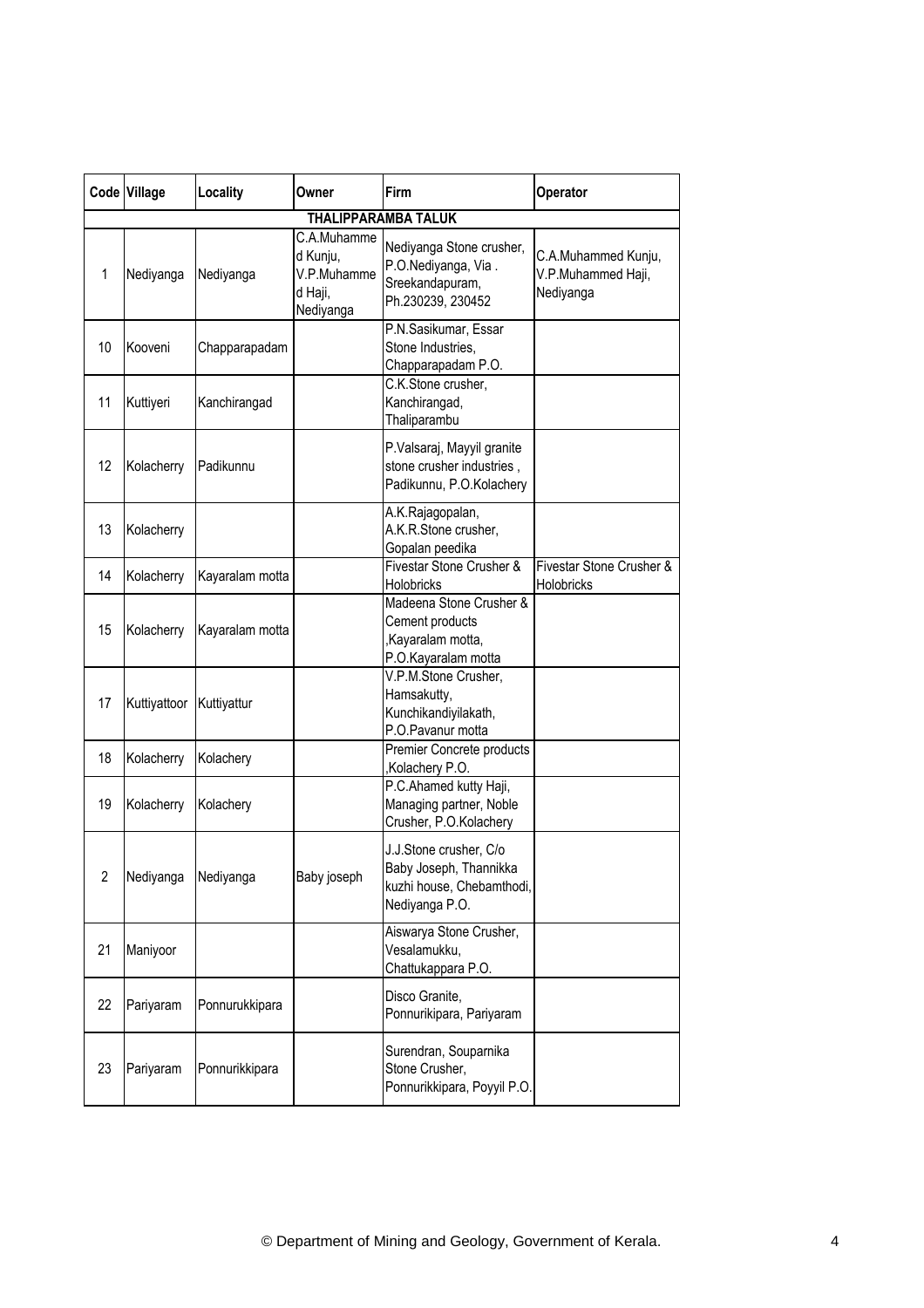|    | Code Village    | Locality               | Owner                                                    | Firm                                                                                                                             | Operator                                           |
|----|-----------------|------------------------|----------------------------------------------------------|----------------------------------------------------------------------------------------------------------------------------------|----------------------------------------------------|
| 24 | Ramanthali      | Ramantheli             |                                                          | Abdul Khader, Ezhimala<br>Granites, Karamuttam,<br>P.O.Palakkod                                                                  |                                                    |
| 29 | Morazha         | Kadamberi              |                                                          | Asha Stone Crusher,<br>U.Bharathen, Kanul P.O.                                                                                   |                                                    |
| 3  | Payyavoor       | Payyavoor              | K.U.Joseph,<br>Ph. 0498<br>2210146,<br>9447488146<br>(M) | Payyavoor Crusher,<br>P.O.Payyavoor, Payyavoor                                                                                   | K.U.Joseph, Ph. 0498<br>2210146, 9447488146<br>(M) |
| 30 | Peringome       | Madakumpoyil           |                                                          | Pringome Stone Crusher,<br>Moosan kutty,<br>Madakkampoyil,<br>Peringome P.O                                                      |                                                    |
| 31 | Peringome       | Madakampoyil           |                                                          | Jas<br>Industries, Madakampoyil,<br>P.O.Peringome, Payyannur                                                                     |                                                    |
| 32 | Kuttor          | Madakampoyil           |                                                          | Maimuna Stone Crusher,<br>Odamuttu, Madakampoyil                                                                                 |                                                    |
| 33 | Pariyaram       | Ponnurikipara          |                                                          | Midas Granite, Dineshan,<br>Ponnurikipara, P.O.Poyil                                                                             |                                                    |
| 34 | Korome          | Korom North            |                                                          | Shakthi Stone Crusher,<br>Vijayakumar, Korom                                                                                     |                                                    |
| 35 | Peringome       | Ummarpoyil             |                                                          | St.Marrys Metal Industries,<br>K.F.Vargheese,<br>Ummerpoyil, Peringom<br>P.O.                                                    |                                                    |
| 36 | Eramam          | Eramam                 |                                                          | New Stone Crusher,<br>Chural, P.O.Eramam                                                                                         |                                                    |
| 37 | Alappadamb<br>а | Chural                 |                                                          | Vasantha Stone Crusher,<br>P.O.Aravanchal, Chural                                                                                |                                                    |
| 4  |                 | Chengalayi Cherankunnu |                                                          | K.U.Narayanan kutty,<br>K.U.Narayanan Chengalayi Stone crusher,<br>Kutty, Narikade Narikode, P.O.Kottila,<br>Kannur, 0460 231374 |                                                    |
| 42 | Vayathur        | Perattu                |                                                          | M/S National Granite &<br>Hollow bricks                                                                                          |                                                    |
| 43 | Ulikal          | Kolithattu             |                                                          | Ulikal Stone Crusher,<br>P.O.Kolithttu                                                                                           |                                                    |
| 5  | Kurumathur      |                        |                                                          | Harsha Stone crusher<br>,K.P.Radhakrishnan,<br>kazhakapurayil,<br>P.O.Nedungam, (via)<br>Sreekandapuram                          | Harsha Stone crusher,<br>Pokund, Kurumathur P.O.   |
| 6  | Panniyur        | Kunnam                 |                                                          | Ayisha stone crusher<br>,Pokund, Kurumathur P.O.                                                                                 |                                                    |